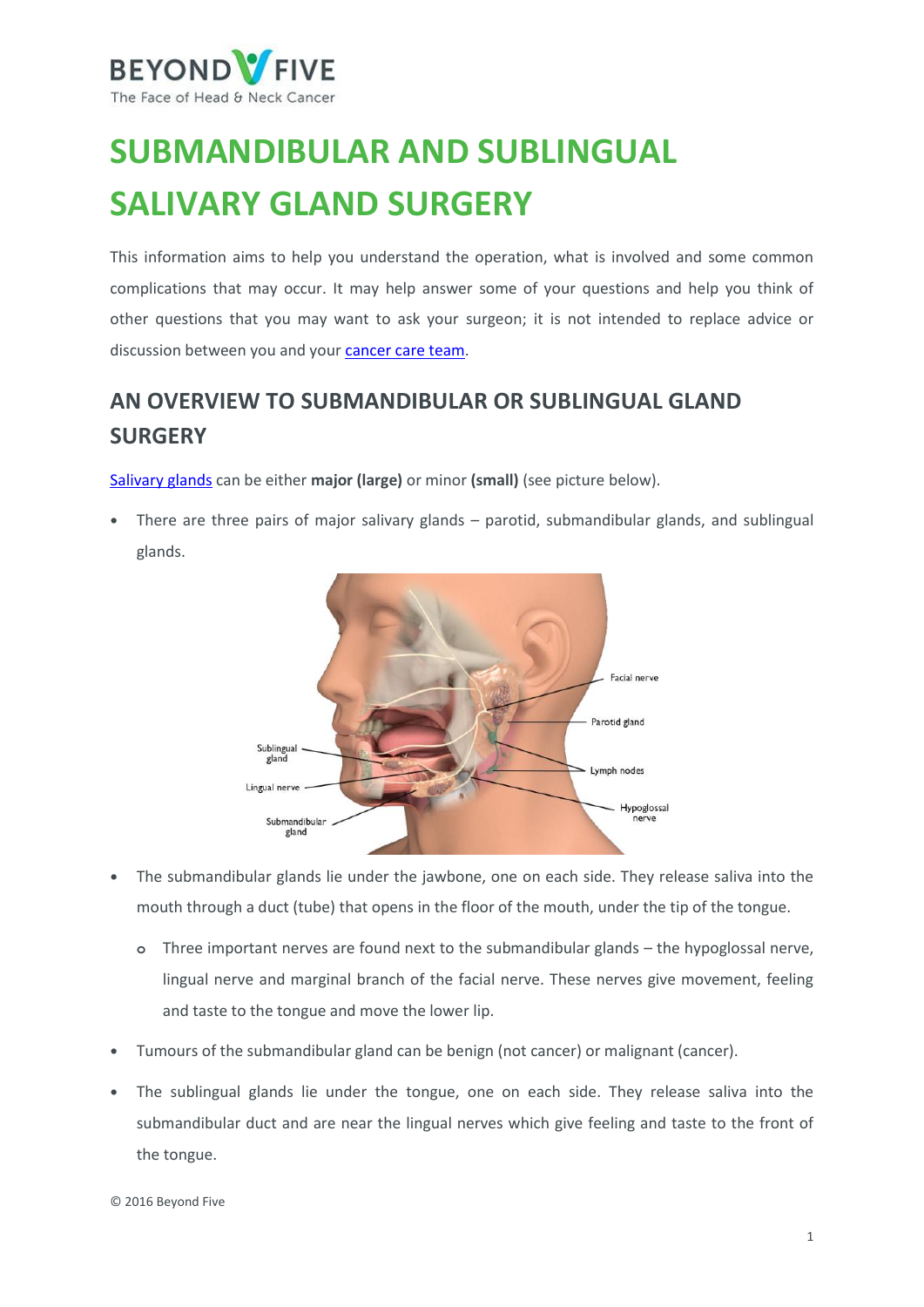

- **•** The sublingual glands are the smallest of the major salivary glands and rarely develop tumours, but tend to be malignant (cancer) when they do develop.
- **•** The minor salivary glands are found inside the mouth, just under the surface including the lips, cheeks and top of the mouth (soft palate).

### **WHY IS SUBMANDIBULAR OR SUBLINGUAL SURGERY NEEDED**

- **•** Surgery to remove the submandibular or sublingual glands is recommended when a tumour develops in these glands. The submandibular gland can also develop stones (calculi) that may require removal of the gland. The sublingual gland is also removed to treat swellings caused by leaks of saliva called a ranula.
- **•** If the tumour is a cancer, it may grow outside of the gland and tissue nearby may need to be removed in order to reduce the chance of any cancer cells being left behind.
- **•** Sometimes the lymph nodes in the neck may need to be removed in addition to the cancer in the salivary glands. This is called a [neck dissection.](/getmedia/0ea227ff-28df-4683-a084-712ce60adac7/Beyond-Five-Neck-Dissection-FINAL-PDF-290317.aspx) The submandibular gland is often removed during a neck dissection because it is surrounded by lymph nodes. You may want to download information on neck dissection, which is available on the **Beyond Five website**.
- **•** Tissue removed from the submandibular or sublingual gland surgery will be examined in detail by a specialist pathologist, under a microscope to look for cancer cells and to assess whether additional treatment is needed. Through this examination, the cancer can be [accurately staged.](https://beyondfive.org.au/Diagnosis/Understanding-diagnosis/Staging-and-grading.aspx) Further information about staging of cancer is available on th[e Beyond Five website.](http://www.beyondfive.org.au/)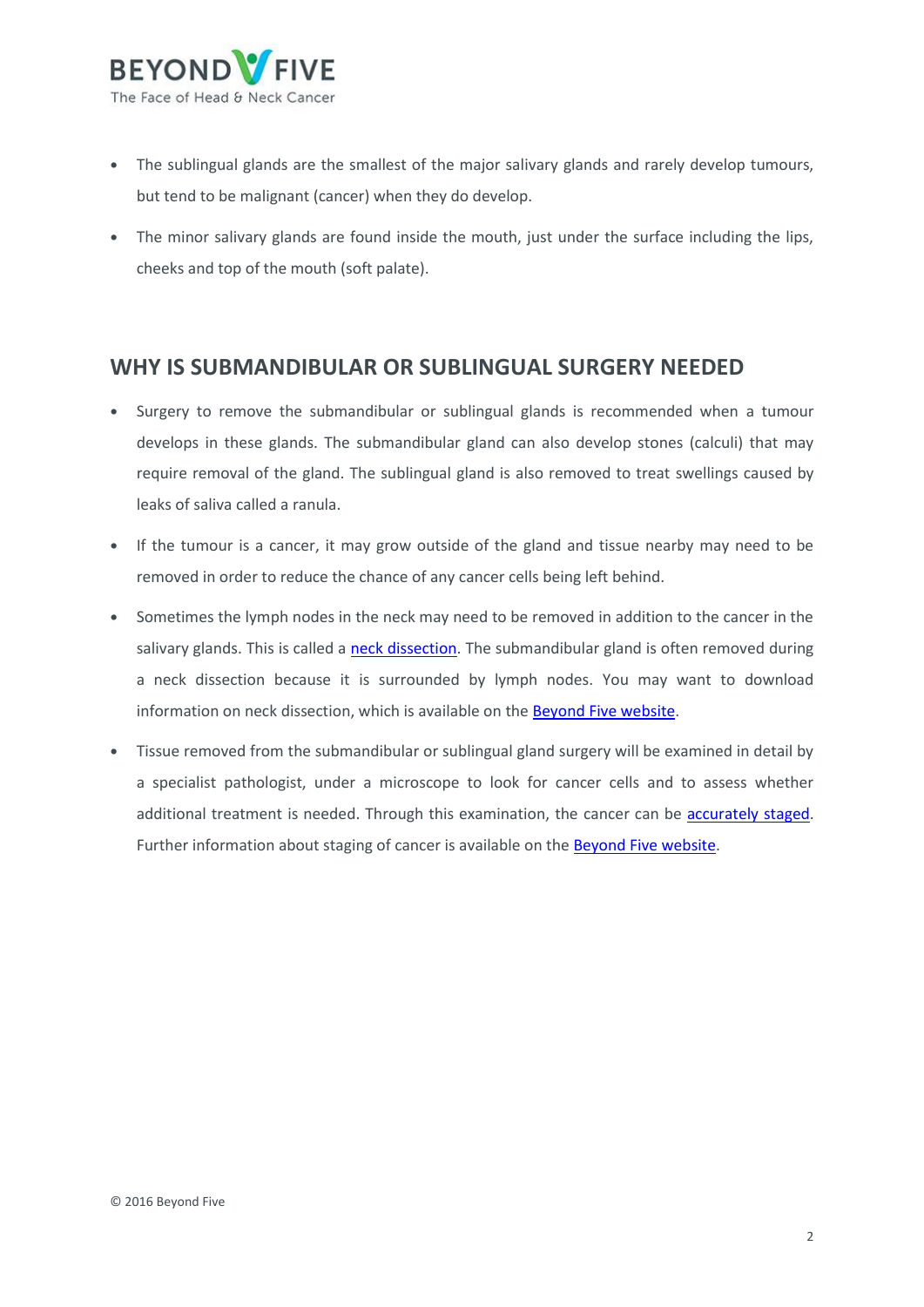

## **HOW TO PREPARE FOR THE OPERATION**

### **Before the operation**:

- **•** You will need to fast (have nothing to eat or drink) for 6 hours before your operation (unless advised differently by your surgeon or anaesthetist) because the submandibular or sublingual gland surgery is performed under a general anaesthetic (you will be asleep and will not remember what happens during the operation).
- **•** Your surgeon will explain the details of your operation. Be sure to bring up any questions or concerns, and share your needs and wishes with your surgeon (see box).

#### **Possible questions that you may want to ask your surgeon**

- What sort of food should I eat after the surgery?
- What are the risks of surgery?
- Will I still produce any saliva?
- How long does the operation take? How long will I stay in hospital?
- $\bullet$  If the tumour is a cancer, will I need radiation therapy? Additional questions are listed at the end of this factsheet.
- **•** You should speak to your doctor about how to manage aspects of your lifestyle, such as smoking, drinking alcohol and chronic conditions (e.g. diabetes and obesity) that may increase the risk of complications.
	- **o** If you take blood thinning medication for a heart condition or blood clots (such as warfarin, Plavix, aspirin or Pradaxa), make sure your surgeon is aware. Some of these medications need to be stopped more than a week before the operation. Sometimes a short-acting blood thinner (such as Clexane) is used before and after the surgery.

Visit the [Beyond Five website](http://www.beyondfive.org.au/) for further information on the health professionals who may be part of your [cancer care team](https://beyondfive.org.au/Diagnosis/The-cancer-care-team.aspx)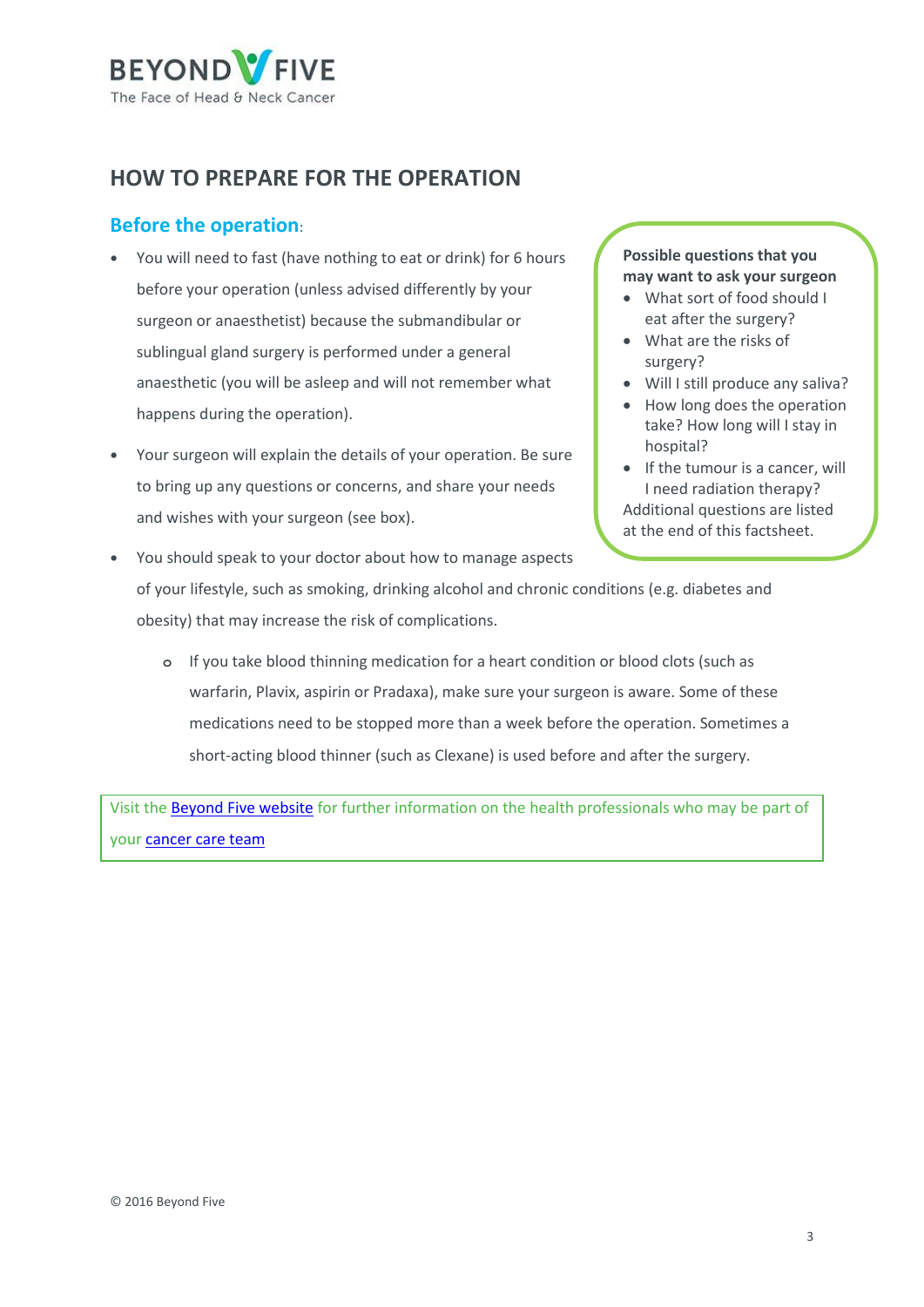

### **WHAT TO EXPECT DURING THE OPERATION**

- **•** During submandibular gland surgery, the surgeon will make an incision (cut) in the upper neck about 4cm below the jaw. The nerves to the lower lip and tongue will be carefully separated from the gland and the tube that drains saliva into the mouth (duct) will be sealed.
- **•** During sublingual gland surgery, the surgeon will make a cut under the tongue into the floor of the mouth to remove the gland. The nerves to the tongue and the submandibular duct will be carefully separated from the gland.
- **•** The operation usually takes about an hour, depending on how complex your operation may be.
- **•** If there is a risk that cancer has spread into the nearby lymph nodes, these will also be removed. Visit the [Beyond Five website](http://www.beyondfive.org.au/) to download information about removal of lymph nodes [\(neck](/getmedia/0ea227ff-28df-4683-a084-712ce60adac7/Beyond-Five-Neck-Dissection-FINAL-PDF-290317.aspx)  [dissection\)](/getmedia/0ea227ff-28df-4683-a084-712ce60adac7/Beyond-Five-Neck-Dissection-FINAL-PDF-290317.aspx).

### **WHAT TO EXPECT AFTER THE OPERATION**

- **•** After the operation, once you are fully awake, you will be moved to a bed in the hospital.
- **•** If you had the submandibular gland removed, you will have a surgical drain coming from the site of surgery to allow blood or lymphatic fluid to escape and prevent swelling. These will be removed before you go home.
- **•** Your anaesthetist and surgical team will give you medicine to help control any pain and nausea after the operation.
- **•** You should not notice any effect of dry mouth, as you have many salivary glands that make saliva.
- **•** If the operation was through the mouth, usually you can have soft food to eat but sometimes you may need to wait a few days after the operation before you can eat to allow your mouth to heal. If this is the case, you will receive nutrition through a [feeding tube.](/getmedia/d4e84bf3-edad-49ee-93f1-681a060612f8/Beyond-Five-Feeding-tubes-Final-PDF-290317.aspx) You may want to download information on feeding tubes, which is available on the [Beyond Five website.](http://www.beyondfive.org.au/)
- **•** Most patients stay in hospital overnight and go home the next day, however this will depend on the extent of the operation and how you recover.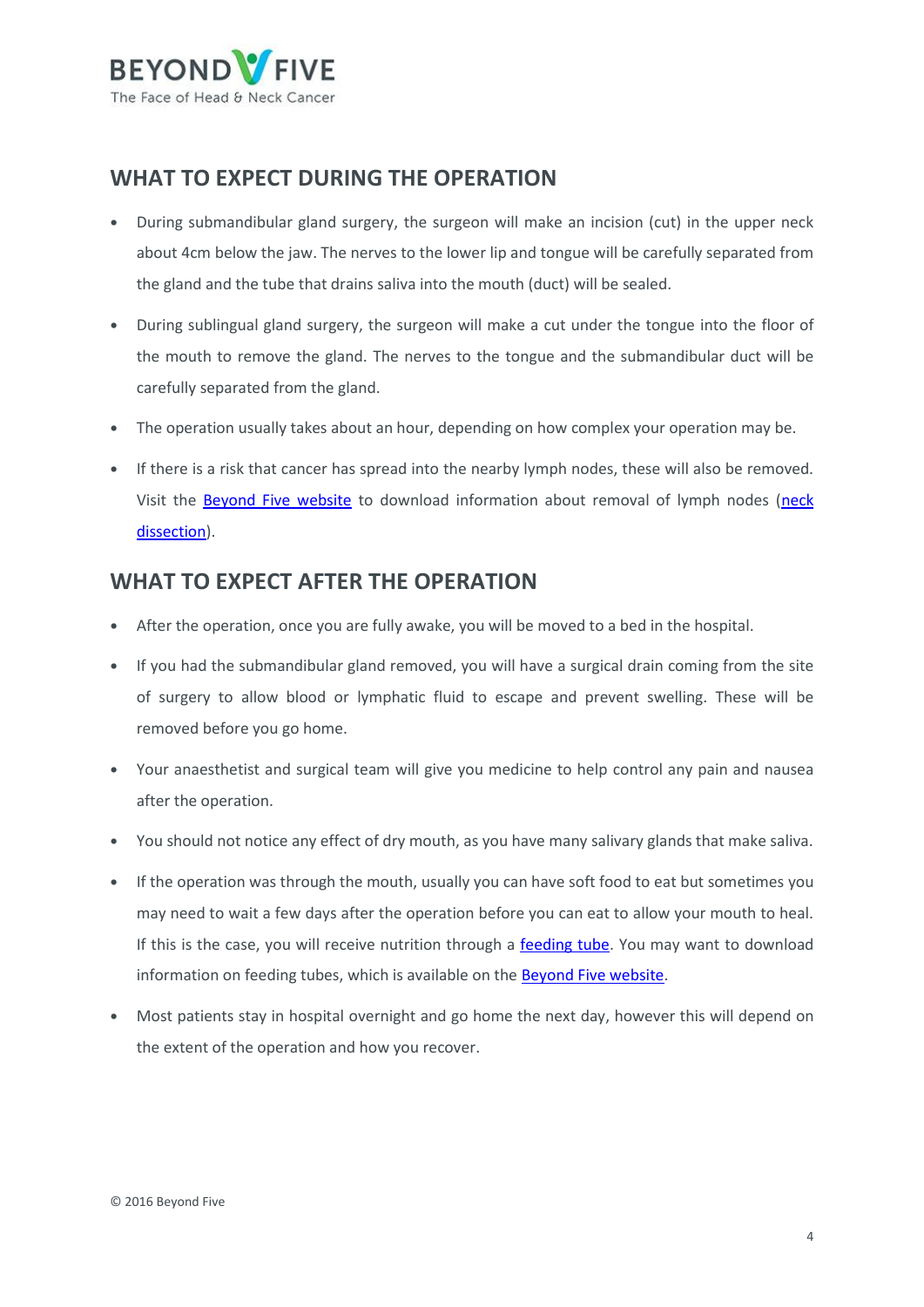

# **POSSIBLE RISKS OF SUBMANDIBULAR AND SUBLINGUAL GLAND SURGERY**

All operations carry some risks such as blood clots, wound infections, bleeding, chest infection, adverse reactions to anaesthetic, and other complications. These risks will be explained by your cancer specialist and anaesthetist.

Your doctor will explain details of the operation, general risks and side effects of the operation, they may recommend:

- **• stopping smoking** before the operation
- **• stopping blood thinners** (e.g. aspirin) before surgery to reduce the risk of bleeding
- **• a blood thinner** (called heparin) may be injected before and after surgery to reduce the risk of blood clots
- **•** antibiotics to reduce to risk of wound infection
- **• early mobilisation** to reduce the risk of blood clots and chest infection
- **• special stockings** to reduce the risk of blood clots.

Salivary gland surgery is very safe but there are some specific risks you need to know about.

#### **Some people undergoing submandibular gland surgery may also experience:**

- **• Nerve damage:**
	- **o** The nerves that move the tongue (hypoglossal nerve) and help you feel and taste with your tongue (lingual) are on the inner aspect of the submandibular and sublingual glands. It is rare for these nerves to be damaged during surgery but you may notice some numbness in the tongue or difficulty with your speech. Most problems are temporary and people usually have full movement and feeling back within a few weeks, though for some it may take a few months.
	- **o** The nerve that moves the lower lip (marginal branch of the facial nerve) is on the outer aspect of the submandibular gland. It is common to have temporary weakness of the lower lip after submandibular gland surgery but usually this gets better over a few weeks or months. This means that your smile may be crooked or you bite your lower lip until the nerve recovers.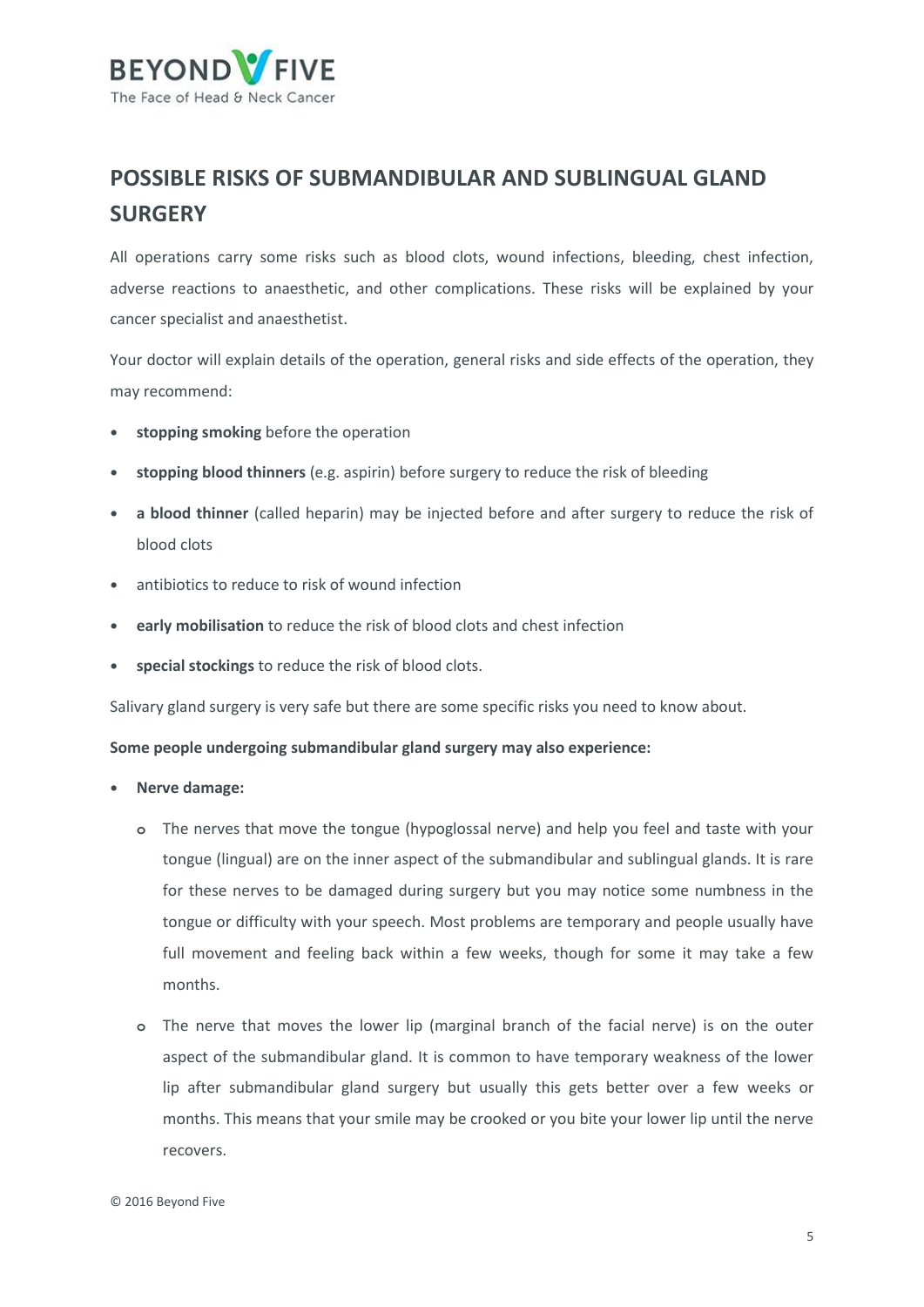

#### **Some people undergoing sublingual gland surgery may also experience:**

- **• Nerve damage:** The lingual nerve that controls taste on one side of the tongue runs very close to the sublingual gland. Occasionally, some of these nerves are injured or need to be removed during the operation. If the nerves have been injured or bruised during the operation, the loss of taste may go away after a few months, but, if a nerve is removed during the operation, the taste sense from one side of the tongue may be permanent.
- **• Changes in speaking:** Sublingual gland surgery may affect speaking. Usually this is temporary and mostly improves once the swelling and bruising has gone. It may be useful to have a tablet/portable device or pen and paper to write down what you want to say.

### **SIDE EFFECTS AND THEIR MANAGEMENT**

As with all operations, there is a chance that submandibular or sublingual gland surgery may lead to a number of side effects. You may not experience all of the side effects. Speak with your doctor if you have any questions or concerns about treatment side effects.

Side effects common for submandibular and sublingual surgery may include:

- **• Nausea:** General anaesthetic may cause nausea. This will settle down soon after the operation and can be treated with medications.
- **• Sore throat:** Your throat may be sore initially because of the breathing tube placed during the operation.
- **• Numbness:** After the operation the skin above the incision near the jaw on the side of your face will be numb for some time.
- **• Bleeding or bruising:** Some people may experience a blood clot or bruise underneath their skin in the area of the surgery. Occasionally an operation may be needed to remove this.
- **• Pain management**: Your anaesthetist will give you pain medicine during the operation to keep you comfortable when you wake up, and you may continue on pain medicines to ensure pain is under control. Ensure you take pain relief medications as prescribed by your doctor and speak to you cancer care team if the pain is not under control, gets worse of if the medication causes any side effects. You may want to download further information about [pain management,](/getmedia/0bdd4cf4-94b2-49e5-bc9a-3e38e694d9c4/Beyond-Five-Pain-management.aspx) which is available on th[e Beyond Five website.](http://www.beyondfive.org.au/)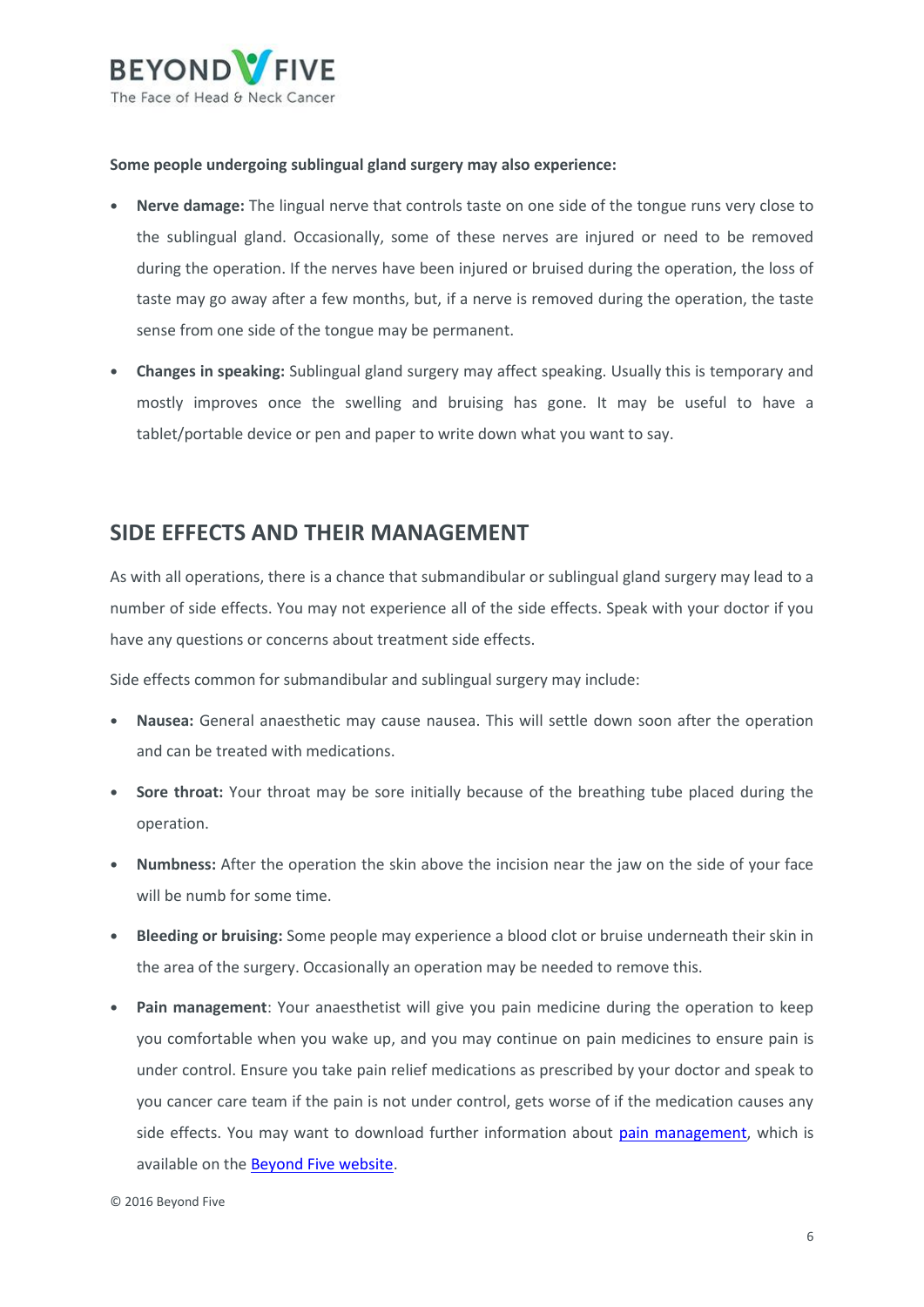

# **OTHER TREATMENT(S)**

- **•** If the tumour removed is a cancer, additional treatment(s) will depend on the nature and extent of the cancer.
- **•** Head and neck cancers often require treatment with more than one form of therapy to reduce the risk of the cancer recurring. Many patients need radiation therapy after the operation, and sometimes, may also require chemotherapy.
- Your [cancer care team](https://beyondfive.org.au/Diagnosis/The-cancer-care-team.aspx) will be able to discuss the likelihood of needing further treatment before your operation.

### **BEFORE GOING HOME**

- **•** You will be assessed by the team involved in your care before you go home and arrangements will be made for follow up with your surgeon and GP. Instructions for wound care or medications will be provided before you go home. You may want to download information on [wound care,](/getmedia/89a1c512-f762-4b76-a080-f8c1052b97b7/Beyond-Five-Wound-Care-Fact-Sheet.aspx) which is available on the **Beyond Five website**.
- **•** Your doctor may prescribe pain medications to help relieve pain following the operation. Ensure you take the pain relief medications as prescribed by your doctor and speak to your cancer care team if the pain is not under control, gets worse or if the medication causes any side effects. You may want to download further information about [pain management,](/getmedia/0bdd4cf4-94b2-49e5-bc9a-3e38e694d9c4/Beyond-Five-Pain-management.aspx) which is available on the [Beyond Five website.](http://www.beyondfive.org.au/)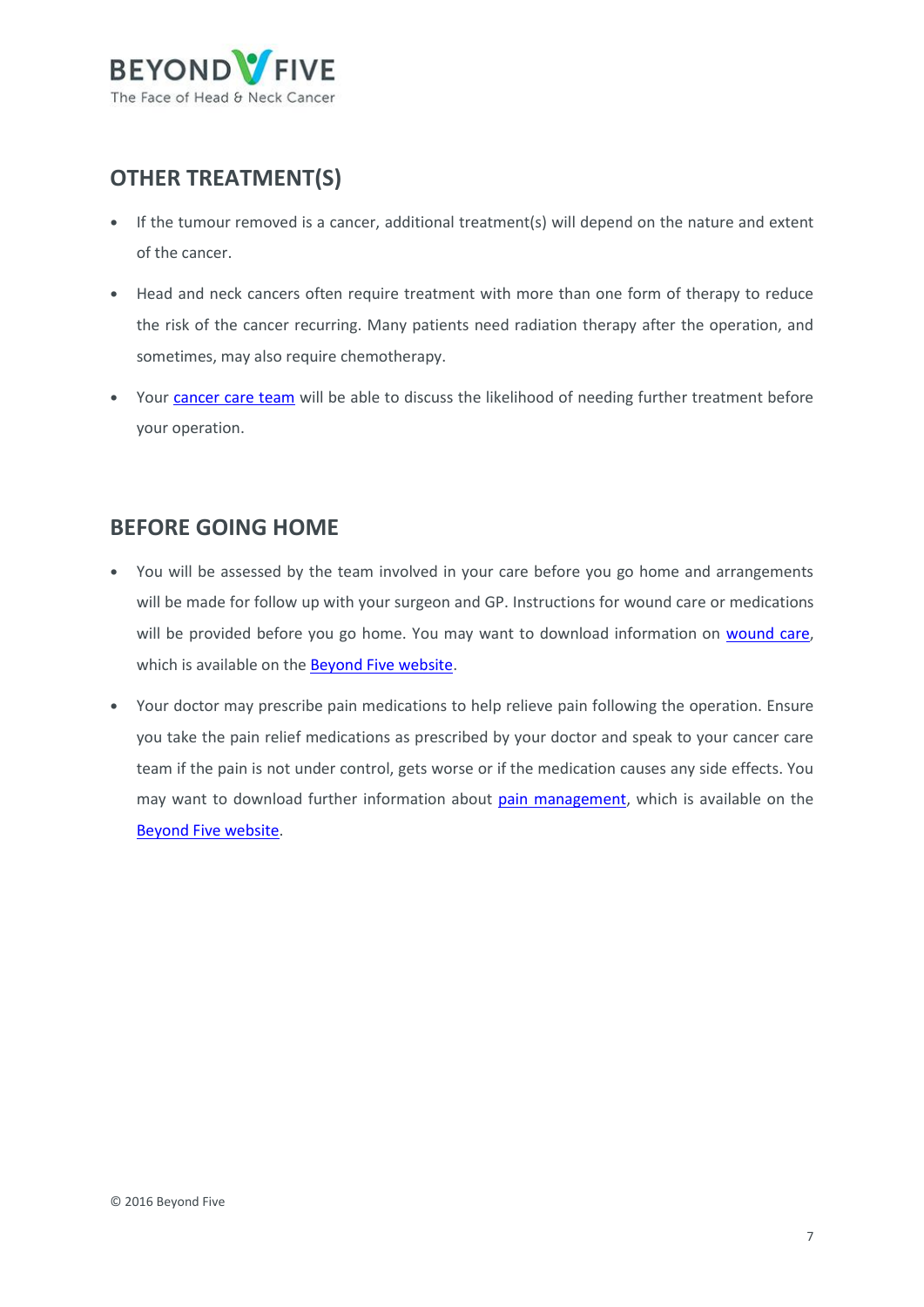

#### **Care of the wound**

- **•** Each surgeon will close the wound in their own way. Often the wound will have sutures under the skin that you cannot see. These will dissolve over time and they do not need to be removed. Avoid wearing any tight or restrictive clothing around your neck for a few weeks after your surgery.
- **•** You may have a small sticky dressing (called a 'steri-strip') over the wound when you are discharged from hospital. Your doctor will have specific instructions regarding when the dressing should be removed and whether you can get your wound wet.
- **•** You may have a waterproof 'glue' dressing (Dermabond) over the wound following surgery. This is a temporary cover to keep the wound clean; it can be peeled off after a week or so.
- **•** At your first postoperative check your surgeon will discuss what to apply to the wound to help avoid a noticeable scar.

#### **Activities**

- **•** For the first few days after you arrive home, it is important that you rest and do not do any activities that involve moving your neck a lot. We recommend taking one or two weeks off work depending on whether you need to do manual labour.
- **•** You should not do any heavy lifting, strenuous exercise or contact sports for a month after your surgery although it is ok to go for walks as soon as you feel up to it. If you have small children it is recommended that you **don't lift them** for 1-2 weeks.
- **•** You can drive after a week or as soon as you feel comfortable with the range of movement in your neck but you must not drive if you feel that your ability is impaired.

#### **Symptoms to watch for after discharge from hospital**

- **• Significant swelling:** You will have some mild swelling after your surgery. This is normal and may last for some weeks. However, if this becomes very noticeable and painful you must contact the surgeon's office, your family doctor or the hospital.
- **• Discharge from the wound:** If your wound becomes red, hot and starts to discharge, these are signs of an infection. Contact your surgeon's office or your GP as you may need antibiotics.
- **• Fever:** Contact your surgeon's office or GP if you develop a fever.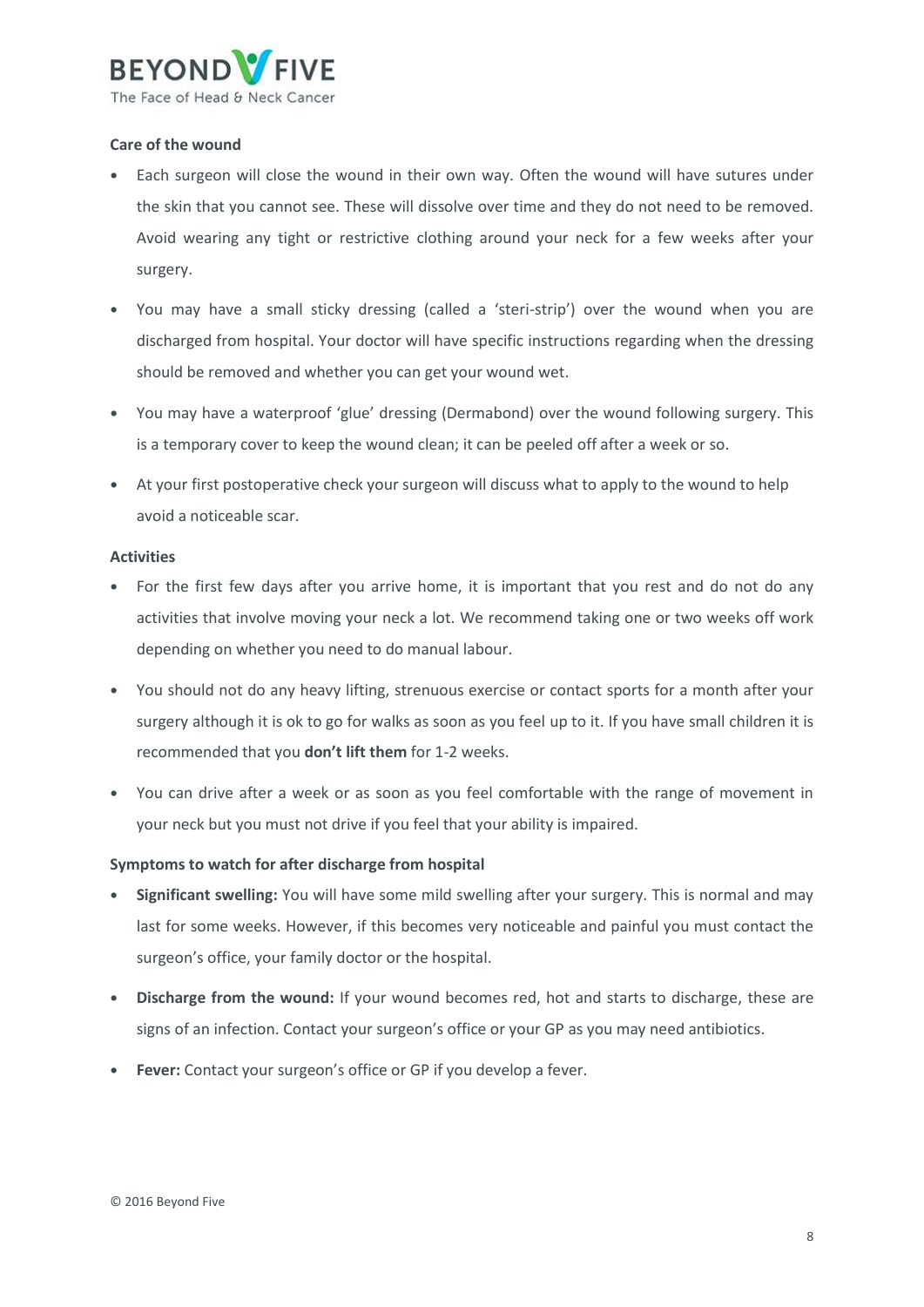

### **FOLLOW-UP CARE**

- **•** After your operation, you will continue to have regular follow-up visits with your surgeon. If the tumour removed is benign (not cancer) then only one or two visits may be needed. However, if the tumour is a cancer then you will need long-term follow-up.
- **•** Sometimes the diagnosis of salivary gland cancer has been made prior to your surgery based on a [biopsy](https://beyondfive.org.au/Diagnosis/What-tests-do-I-need-to-have/Biopsy.aspx) so you are prepared for this result. However sometimes an unexpected cancer is found. Should this happen, your treatment plan may change.
- **•** Depending on the pathology report it may be recommended that you have radiation therapy and/or chemotherapy treatment following your surgery. You will be referred to doctors (oncologists) who specialise in cancer treatment.
- **•** Other referrals may be arranged, as needed, with other health professionals, such as a speech pathologist, to assist you with speech, voice and swallowing difficulties.
- **•** Any additional reconstruction, cosmetic procedures or treatments that you may need are planned after discharge. This enables time for you to recover from the initial operation, get results of the pathology that examined the tissue removed at the operation, and make the arrangements for any additional treatment or next steps.
- **•** The course of recovery will depend on the surgery you had, and also on any additional reconstruction or treatment.

For further information about the operation for cancer and what to expect, you can also refer to [Understanding Surgery: a guide for people with cancer, their families and friends.](http://www.cancer.org.au/content/about_cancer/treatment/Understanding-Surgery_booklet_April_2016.pdf)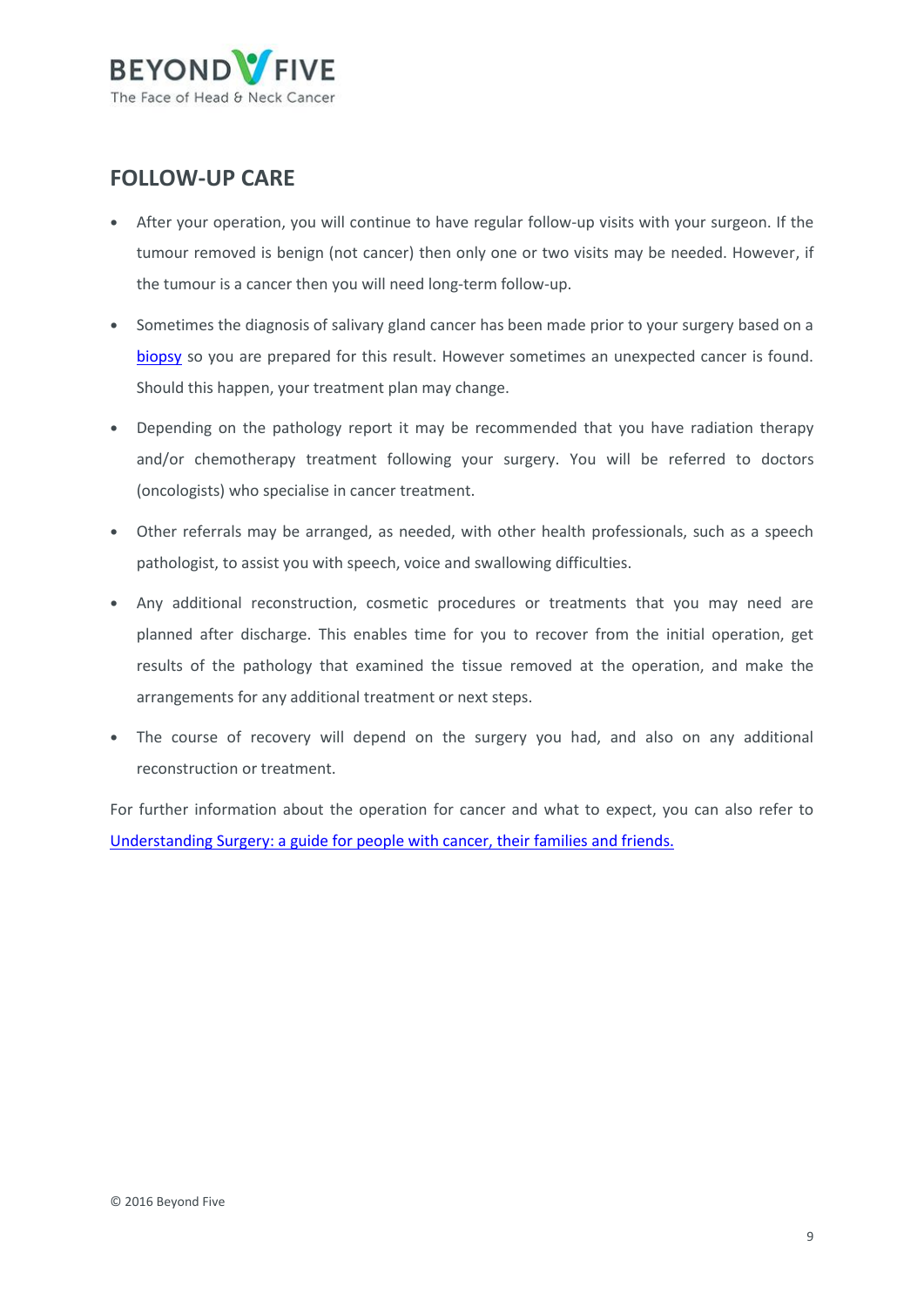

# **QUESTIONS TO ASK YOUR DOCTOR**

- **•** What type of tumour do I have? Is it a cancer and where is it located?
- **•** If it is a cancer, what are the chances that the surgery will cure the cancer?
- **•** What will happen if I don't have the surgery?
- **•** Do I need a neck dissection?
- **•** Do I need a feeding tube?
- **•** What lifestyle changes (diet, exercise) do you recommend I make?
- **•** What are the possible side effects of treatment? How can they be prevented or managed?
- **•** How long will I be in hospital and how long do I need off driving, work and exercise?
- **•** What effect will the treatment have on my speech and swallowing?
- **•** Will I need extra treatment after surgery?
- **•** When will I get the pathology results?
- **•** What follow-up tests will I need after the operation?
- **•** Will I be able to lead a normal life?
- **•** Am I suitable for any clinical trials?
- **•** How much will the operation cost? Will my health insurance cover it?
- **•** If I wanted to get a second opinion, can you provide all my medical details?